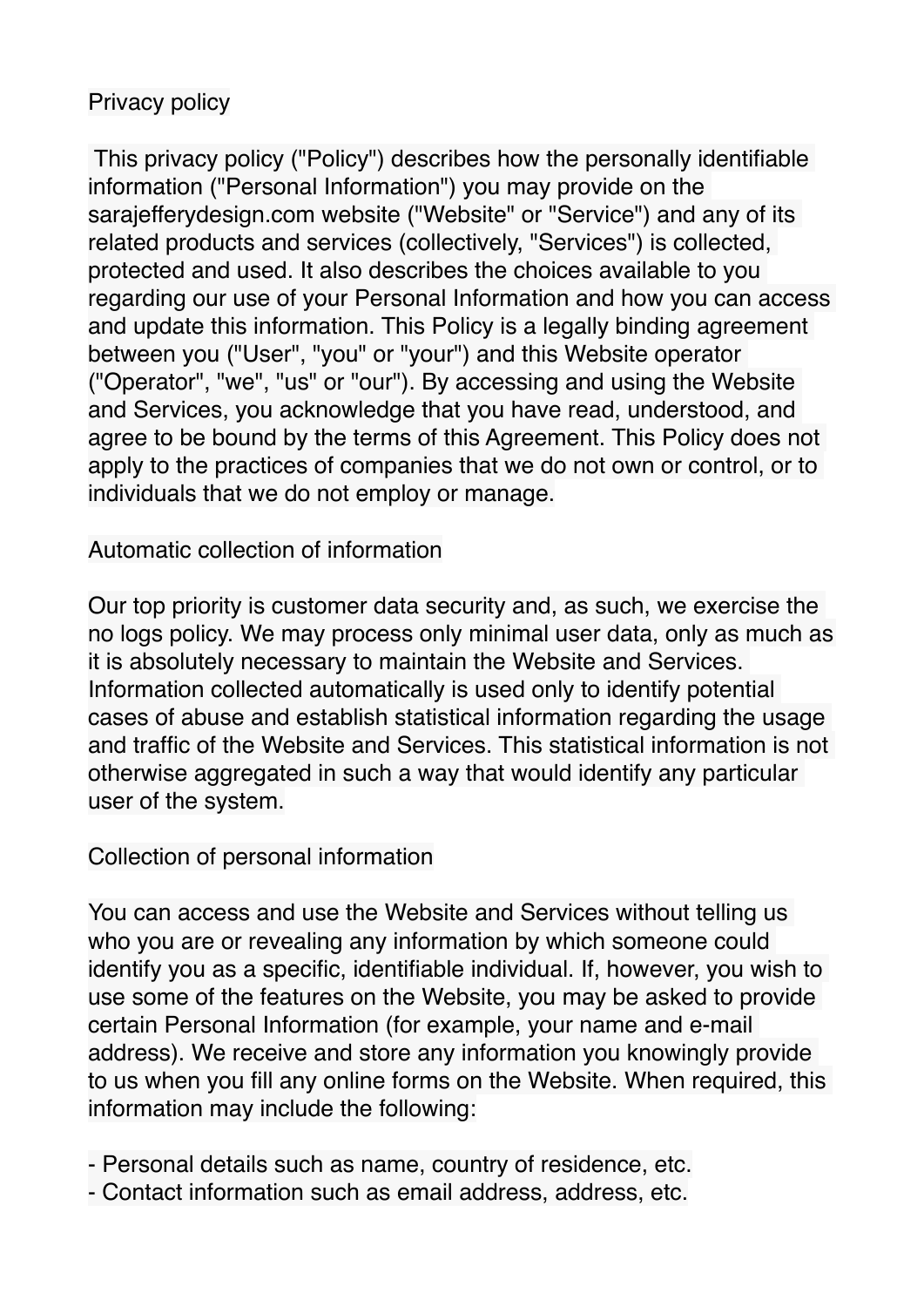Some of the information we collect is directly from you via the Website and Services. However, we may also collect Personal Information about you from other sources such as public databases and our joint marketing partners. You can choose not to provide us with your Personal Information, but then you may not be able to take advantage of some of the features on the Website. Users who are uncertain about what information is mandatory are welcome to contact us.

Use and processing of collected information

In order to make the Website and Services available to you, or to meet a legal obligation, we need to collect and use certain Personal Information. If you do not provide the information that we request, we may not be able to provide you with the requested products or services. Any of the information we collect from you may be used for the following purposes:

- Respond to inquiries and offer support
- Run and operate the Website and Services

Processing your Personal Information depends on how you interact with the Website and Services, where you are located in the world and if one of the following applies: (i) you have given your consent for one or more specific purposes; this, however, does not apply, whenever the processing of Personal Information is subject to European data protection law; (ii) provision of information is necessary for the performance of an agreement with you and/or for any pre-contractual obligations thereof; (iii) processing is necessary for compliance with a legal obligation to which you are subject; (iv) processing is related to a task that is carried out in the public interest or in the exercise of official authority vested in us; (v) processing is necessary for the purposes of the legitimate interests pursued by us or by a third party.

 Note that under some legislations we may be allowed to process information until you object to such processing (by opting out), without having to rely on consent or any other of the following legal bases below. In any case, we will be happy to clarify the specific legal basis that applies to the processing, and in particular whether the provision of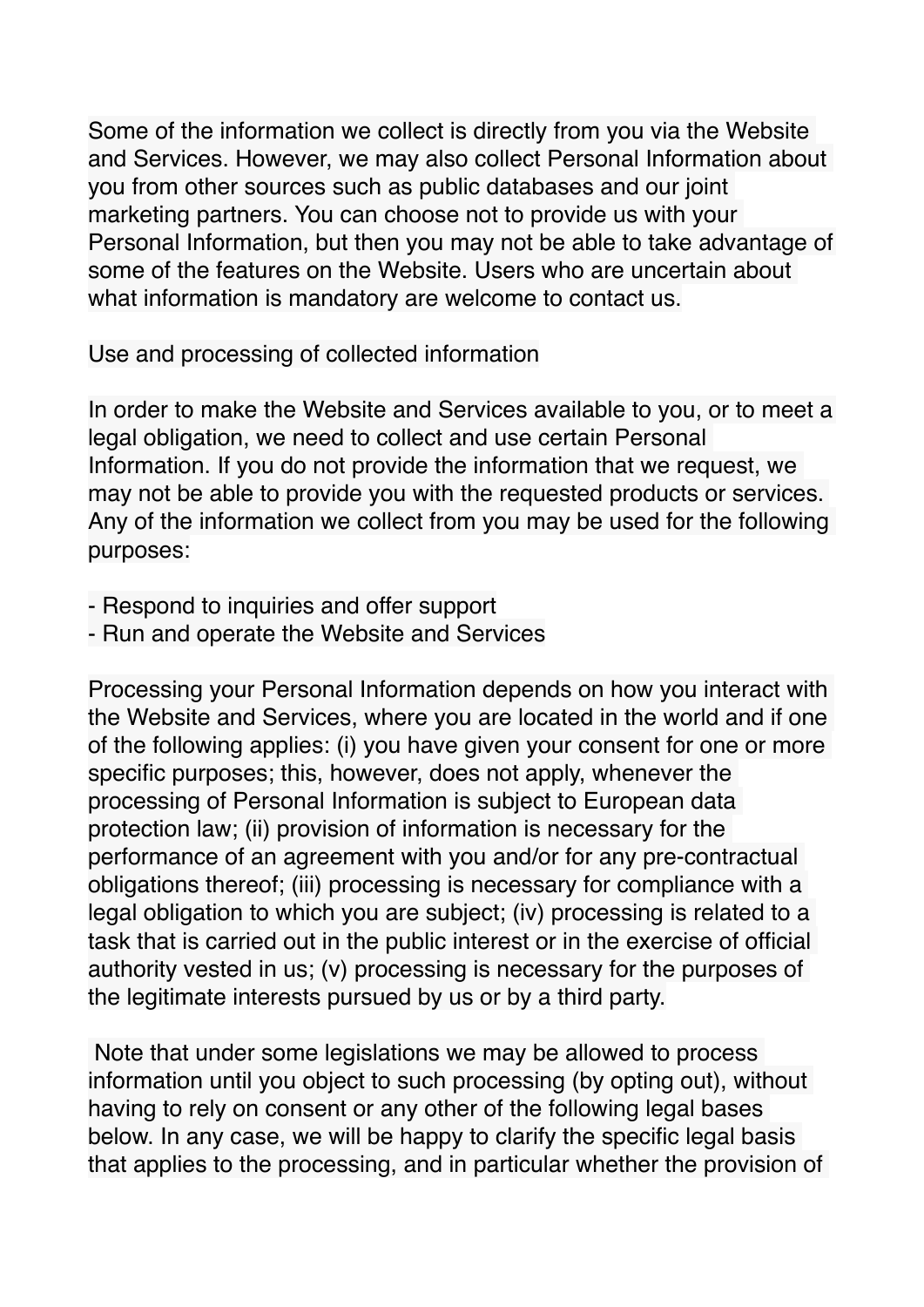Personal Information is a statutory or contractual requirement, or a requirement necessary to enter into a contract.

### Disclosure of information

 Depending on the requested Services or as necessary to complete any transaction or provide any service you have requested, we may share your information with your consent with our trusted third parties that work with us, any other affiliates and subsidiaries we rely upon to assist in the operation of the Website and Services available to you. We do not share Personal Information with unaffiliated third parties. These service providers are not authorised to use or disclose your information except as necessary to perform services on our behalf or comply with legal requirements. We may share your Personal Information for these purposes only with third parties whose privacy policies are consistent with ours or who agree to abide by our policies with respect to Personal Information. These third parties are given Personal Information they need only in order to perform their designated functions, and we do not authorise them to use or disclose Personal Information for their own marketing or other purposes.

We will disclose any Personal Information we collect, use or receive if required or permitted by law, such as to comply with a subpoena, or similar legal process, and when we believe in good faith that disclosure is necessary to protect our rights, protect your safety or the safety of others, investigate fraud, or respond to a government request.

## Retention of information

We will retain and use your Personal Information for the period necessary to comply with our legal obligations, resolve disputes, and enforce our agreements unless a longer retention period is required or permitted by law. We may use any aggregated data derived from or incorporating your Personal Information after you update or delete it, but not in a manner that would identify you personally. Once the retention period expires, Personal Information shall be deleted. Therefore, the right to access, the right to erasure, the right to rectification and the right to data portability cannot be enforced after the expiration of the retention period.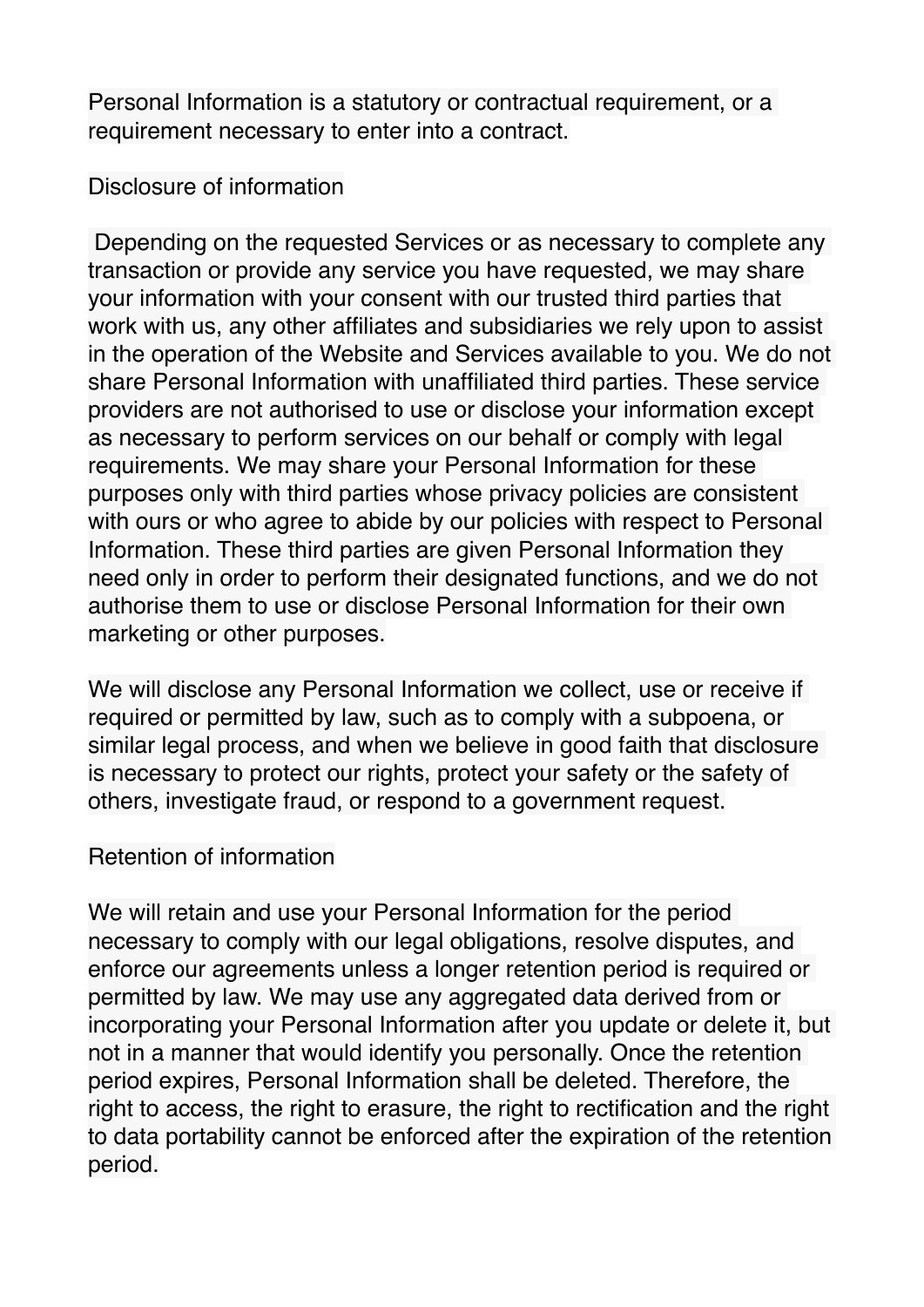# The rights of users

You may exercise certain rights regarding your information processed by us. In particular, you have the right to do the following: (i) you have the right to withdraw consent where you have previously given your consent to the processing of your information; (ii) you have the right to object to the processing of your information if the processing is carried out on a legal basis other than consent; (iii) you have the right to learn if information is being processed by us, obtain disclosure regarding certain aspects of the processing and obtain a copy of the information undergoing processing; (iv) you have the right to verify the accuracy of your information and ask for it to be updated or corrected; (v) you have the right, under certain circumstances, to restrict the processing of your information, in which case, we will not process your information for any purpose other than storing it; (vi) you have the right, under certain circumstances, to obtain the erasure of your Personal Information from us; (vii) you have the right to receive your information in a structured, commonly used and machine readable format and, if technically feasible, to have it transmitted to another controller without any hindrance. This provision is applicable provided that your information is processed by automated means and that the processing is based on your consent, on a contract which you are part of or on pre-contractual obligations thereof.

### Privacy of children

We do not knowingly collect any Personal Information from children under the age of 18. If you are under the age of 18, please do not submit any Personal Information through the Website and Services. We encourage parents and legal guardians to monitor their children's Internet usage and to help enforce this Policy by instructing their children never to provide Personal Information through the Website and Services without their permission. If you have reason to believe that a child under the age of 18 has provided Personal Information to us through the Website and Services, please contact us. You must also be old enough to consent to the processing of your Personal Information in your country (in some countries we may allow your parent or guardian to do so on your behalf).

#### **Cookies**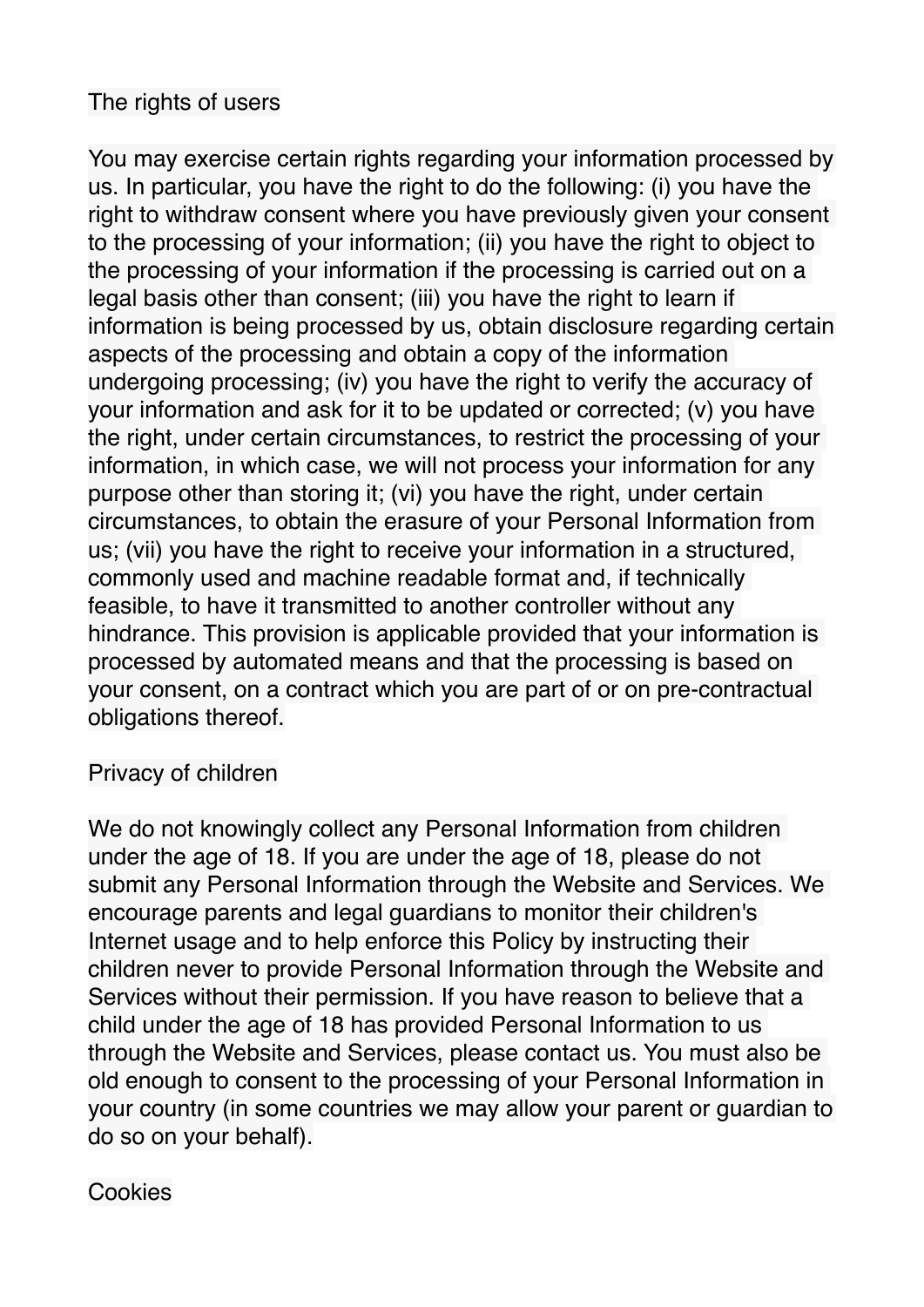The Website and Services use "cookies" to help personalise your online experience. A cookie is a text file that is placed on your hard disk by a web page server. Cookies cannot be used to run programs or deliver viruses to your computer. Cookies are uniquely assigned to you, and can only be read by a web server in the domain that issued the cookie to you.

We may use cookies to collect, store, and track information for statistical purposes to operate the Website and Services. You have the ability to accept or decline cookies. Most web browsers automatically accept cookies, but you can usually modify your browser setting to decline cookies if you prefer. If you choose to decline cookies, you may not be able to fully experience the features of the Website and Services. To learn more about cookies and how to manage them, visit internetcookies.org

Do Not Track signals

Some browsers incorporate a Do Not Track feature that signals to websites you visit that you do not want to have your online activity tracked. Tracking is not the same as using or collecting information in connection with a website. For these purposes, tracking refers to collecting personally identifiable information from consumers who use or visit a website or online service as they move across different websites over time. The Website and Services do not track its visitors over time and across third party websites. However, some third party sites may keep track of your browsing activities when they serve you content, which enables them to tailor what they present to you.

### Links to other resources

The Website and Services contain links to other resources that are not owned or controlled by us. Please be aware that we are not responsible for the privacy practices of such other resources or third parties. We encourage you to be aware when you leave the Website and Services and to read the privacy statements of each and every resource that may collect Personal Information.

Information security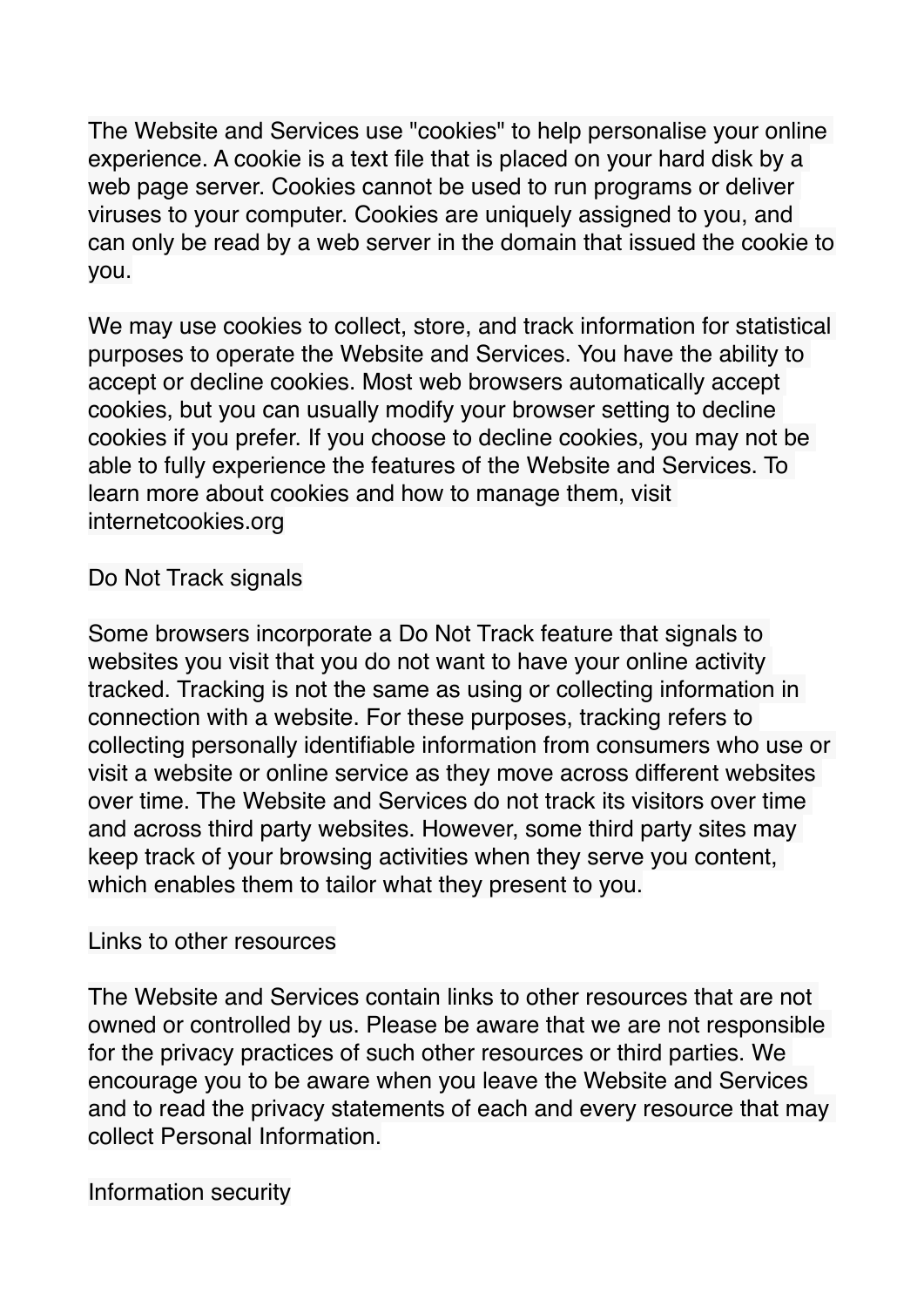We secure information you provide on computer servers in a controlled, secure environment, protected from unauthorized access, use, or disclosure. We maintain reasonable administrative, technical, and physical safeguards in an effort to protect against unauthorized access, use, modification, and disclosure of Personal Information in its control and custody. However, no data transmission over the Internet or wireless network can be guaranteed. Therefore, while we strive to protect your Personal Information, you acknowledge that (i) there are security and privacy limitations of the Internet which are beyond our control; (ii) the security, integrity, and privacy of any and all information and data exchanged between you and the Website and Services cannot be guaranteed; and (iii) any such information and data may be viewed or tampered with in transit by a third party, despite best efforts.

## Data breach

In the event we become aware that the security of the Website and Services has been compromised or users Personal Information has been disclosed to unrelated third parties as a result of external activity, including, but not limited to, security attacks or fraud, we reserve the right to take reasonably appropriate measures, including, but not limited to, investigation and reporting, as well as notification to and cooperation with law enforcement authorities. In the event of a data breach, we will make reasonable efforts to notify affected individuals if we believe that there is a reasonable risk of harm to the user as a result of the breach or if notice is otherwise required by law. When we do, we will post a notice on the Website, send you an email.

### Changes and amendments

We reserve the right to modify this Policy or its terms relating to the Website and Services from time to time in our discretion and will notify you of any material changes to the way in which we treat Personal Information. When we do, we will revise the updated date at the bottom of this page. We may also provide notice to you in other ways in our discretion, such as through contact information you have provided. Any updated version of this Policy will be effective immediately upon the posting of the revised Policy unless otherwise specified. Your continued use of the Website and Services after the effective date of the revised